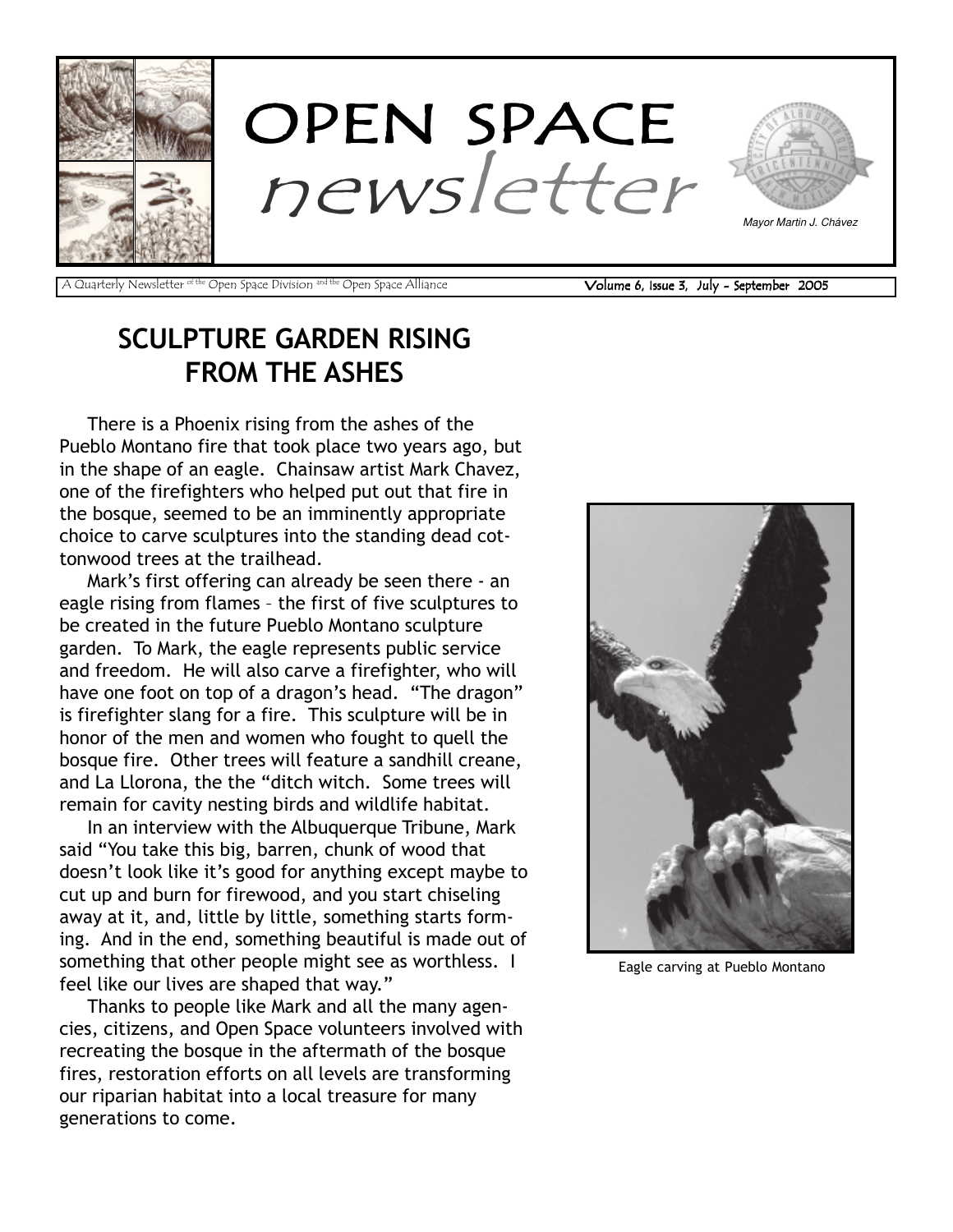#### MAYOR'S MESSAGE



June 27th marked the 15th anniversary of the creation of the Petroglyph National Monument. Congress identified the Monument as a 'partnership park' which was to be jointly-managed between City, State, and Federal agencies. This unusual situation was due to the (proposed) Petroglyph Monument's proximity to a major metropolitan area (which was Albuquerque). In 1990 I was a State Senator representing the City's west side. It was obvious to anyone at that time that the City was marching toward the west, and eventually would grow up the volcanic escarpment if something wasn't done. It was equally obvious to anyone with any sensitivity to and appreciation of Albuquerque's cultural history that this was a very special place that absolutely needed to be preserved.

I was proud to personally sponsor the majority of state money for the acquisition of land and for the establishment of the Monument. I remember in particular one special weekend during the Legislative session when I was able to slip

away from the Round House to do a reconnaissance hike up Rinconada Canyon all the way to Vulcan Volcano. Remember, this is before there was a Petroglyph National Monument. The beauty and tranquility that I experienced looking out over the City and the Rio Grande valley fortified my resolve to bring the players to the table and get the job done. And we did it. Being involved in the creation of the Petroglyph National Monument is one of my proudest moments as a state legislator. As a result, my kids and I, and you and your family, and their kids, will have a place forever where they can get out in nature and enjoy and learn and appreciate the magnificent natural environment and history we all share.

So I encourage you to park at Rinconada canyon and hike up to the volcanos, and somewhere take a break and pause to remember what a wonderful natural, historical, and cultural resource we all share in the Petroglyph National Monument. Enjoy it; protect it; and tread lightly on it.

#### OPEN SPACE RECEIVES TWO BOSQUE AWARDS

The Open Space Division has recently been given two awards in recognition of its work to restore the Rio Grande bosque. "I have always placed the highest priority in taking care of the bosque, and have the greatest confidence in Open Space to do the best job," Mayor Martin Chavez commented. "These awards are proof of the quality and abilities of our City's crews."

The first of the two awards was presented by the Ciudad Soil and Water Conservation District, citing Open Space as the "Outstanding Conservationist" for 2004. Ciudad and the City worked together during the summer of 2004 to reduce heavy fuel loads in the bosque by cutting non-native trees and mulching woody material. Over 800 acres was cleared in just three months utilizing grant funds from the State of New Mexico.

The second award was given by the New Mexico Riparian Council, a conservation group dedicated to improving waterways in the state. The Riparian Council honored City Open Space, Tree New Mexico, and United South Broadway Corp with its "2004 Public Awareness/ Education Award" for creating a Bosque Youth Conservation Corps (YCC). The YCC hired young adults to clean up the bosque, clear trails, plant trees, build kiosks, and work on numerous educational activities.

"More than anything, the bosque is about community and partnerships. It takes working together with agencies, service groups and our youth to really succeed," said Matt Schmader, Open Space Superintendent.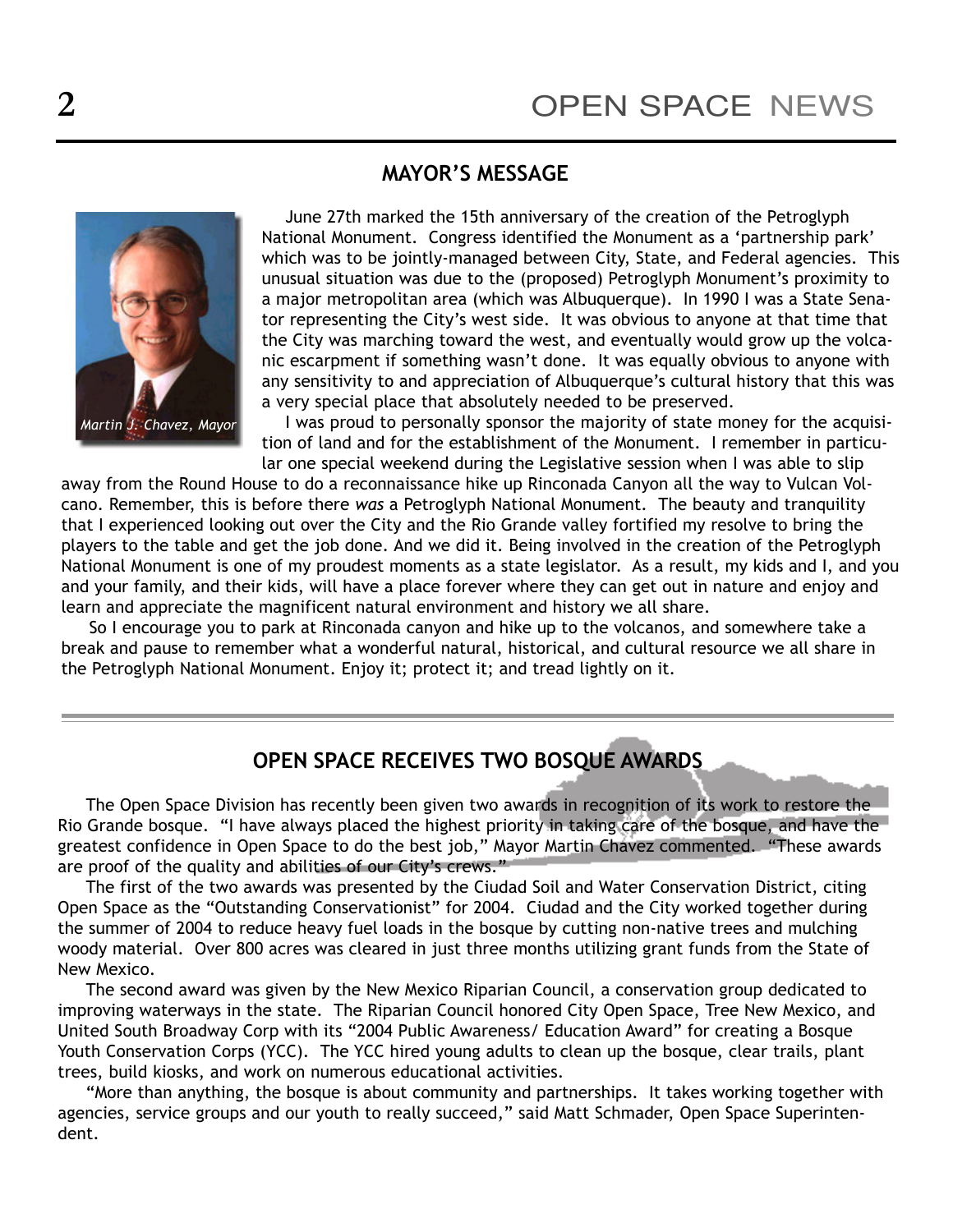### City Open Space to Adopt ROCK CLIMBING POLICY

Granite boulders blanket the sloping Sandia Mountain foothills. Each year, these rocky blossoms draw increasing numbers of "boulderers" (as smallrock climbing enthusiasts are known) to their steep faces. Most "bouldering" on City Open Space takes place at clusters near the U-Mound, at the east end of Copper Avenue. However, bouldering near Albuquerque happens throughout the foothills, as well as in Tijeras Canyon.

Bouldering is a growing sport, and Open Space's proximity to Albuquerque means that ever-greater numbers of climbers will make their way to the Duke City's hills. This is especially the case as the City acquires more (bouldery) Open Space land (the recent 327-acre acquisition in Tijeras Canyon, for instance).

However, the desert is a fragile and endangered environment. In order to manage potential environmental impacts from this activity, the Open Space Division is proposing a climbing policy to be posted at the trailheads of popular climbing areas. Fixedprotection policy is included to address the limited cliff climbing located on City Open Space. The following is a draft list of proposed climbing guidelines.

- Climbers must use designated trails, and not create new trails.
- · Crash pads and staging areas must not damage the fragile desert vegetation.
- Placing fixed protection, including bolts and pitons, is not allowed.
- Replacement of existing fixed anchors for safety reasons is allowed; the responsibility for the installation, inspection, and maintenance of fixed anchors rests entirely with the climbing community.
- · Cultural resources, including archaeological specimens, must not be disturbed.
- Practice "Leave No Trace" wilderness ethics.

This policy is a work-in-progress; we welcome and encourage the climbing public and the Albuquerque community to provide ideas. Grass-roots, bottom-up planning and policy-making is the way to go! To get involved contact Jay Lee Evans @ 452- 5207.

### SHRED FEST Albuquerque's Climbing Community Gives Back to Open Space and Has a Rockin' Time

On any given day, visitors to the Sandia Foothills Open Space participate in an array of playful activities: hiking, dog walking, mountain biking, and near the U-mound/Copper Ave. trailhead -- bouldering. Bouldering is rock climbing on difficult, generally short routes up the sides of boulders. In the past, climbers bouldered only to prepare for more lofty objectives; today bouldering has become its own sport. The U-Mound, as climbers call the cluster of rocks northeast of the Copper trailhead, is the most popular bouldering spot in the Albuquerque region. The area is also widely used by hikers and mountain bikers. Each group impacts the U-Mound's steep, fragile desert soils and vegetation in various ways, leading to erosion and overall degradation of desert habitat. The climbing community, together with City Open Space, is taking action to protect the U-Mound.

For each of the last four years, the "Shred Fest" has brought together dozens of climbers and as well as local businesses (Mountains and Rivers, Stone Age Climbing Gym, REI) to the U-Mound to clean up broken glass and litter and hold a friendly bouldering competition. In past years, hundreds of pounds of glass and debris were removed from the site as a result of the Shred Fest. This year, about twenty Shred Fest participants broadened the scope of their stewardship to close unsustainable "social" trails by planting cholla and prickly pear cactus along errant pathways. Four trails were closed as a result of this enthusiastic volunteer effort. The overall goal is to close all unsustainable trails, and to replace them with ones that will endure in harmony with the desert. Such trails will benefit all user groups. In addition, a kiosk is planned for the area that will help to orient visitors to the natural history of the area, the trail system, as well as to the sport of bouldering. For more information about the Shred Fest, or to participate in next year's event, contact Jim Sattler of the Open Space Division, or any of the local businesses listed above.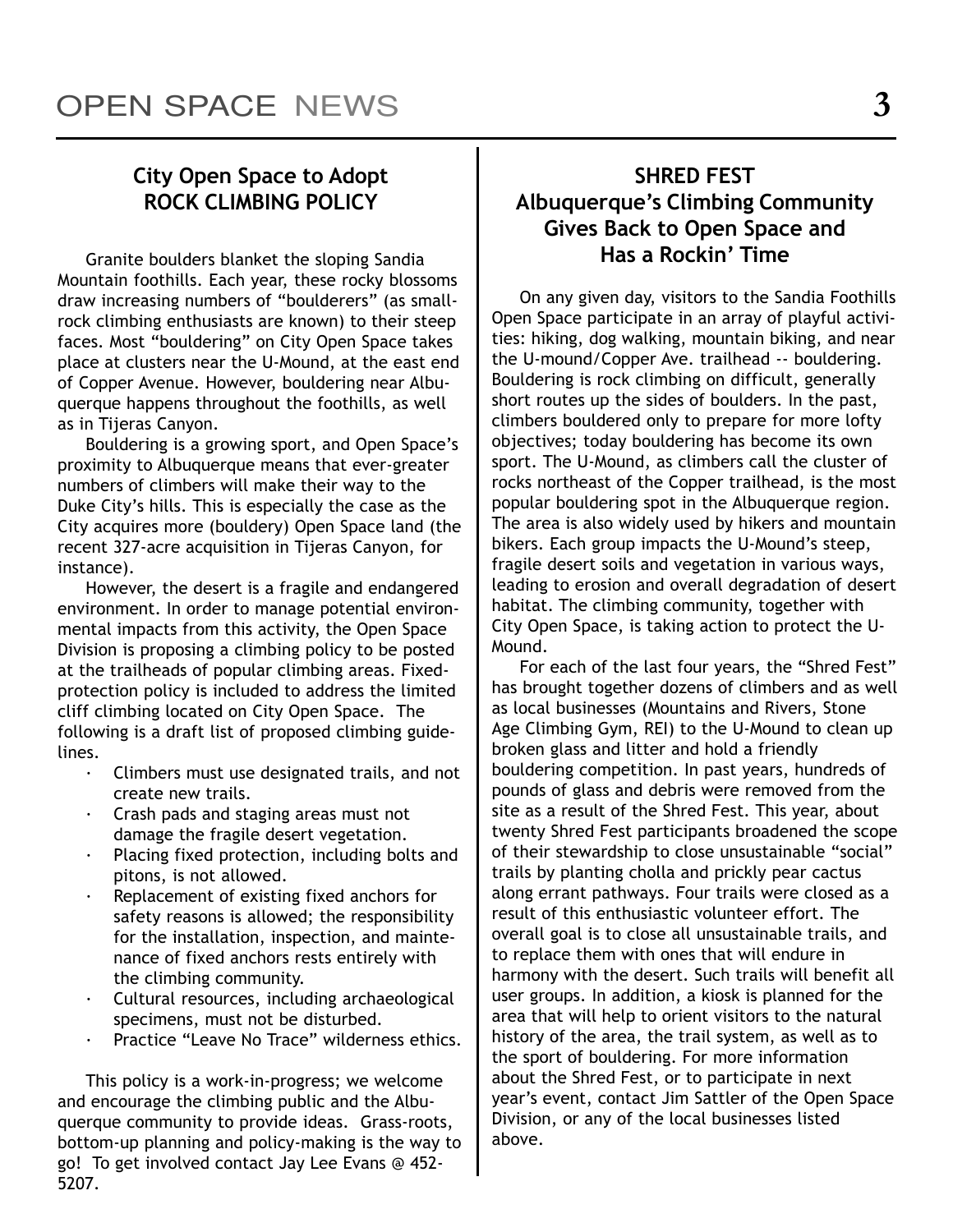# **JULY**

9 SUNSET SERIES: RATTLESNAKE MUSEUM Double Shelter, Elena Gallegos Picnic Area 7:00 pm Learn about rattlesnakes and their reptile kin that you may enounter in Open Space. 10 SUNDAY HIKE: POND ECOLOGY Pino Trailhead, Elena Gallegos Picnic Area 9:00 am Explore the wild community that lives in the Elena Gallegos pond. 16 SUNSET SERIES: LATIN AMERICA MUSIC Double Shelter, Elena Gallegos Picnic Area 7:00 pm Latin American ballads, Cumbia and Nueva Cancion. This program sponsored by the NM Humanities Council. 17 SUNDAY HIKE: WILDERNESS SURVIVAL Elena Gallegos Picnic Area Special Time! 5:00 pm Learn the basics of wilderness survival -- find food and water, build a shelter and create fire. 21 OPEN SPACE ALLIANCE MEETING 4:00 pm - 6:00 pm The Open Space Alliance is a Friends group supporting Open Space Division education and conservation. Meetings are open to the public. Call 452-5200 for meeting location and more information. 23 SUNSET SERIES: WAY OF THE DRUM Double Shelter, Elena Gallegos Picnic Area 7:00 pm Learn about Cochiti drummaking and culture. This program sponsored by the New Mexico Humanities Council. 24 SUNDAY HIKE: BEGINNING GPS WORKSHOP Pino Trailhead, Elena Gallegos Picnic Area 9:00 am Using a Geographic Positioning Satellite device, learn how to navigate over the land. 29 NATURE AWARENESS TALK AND DEMONSTRATION Double Shelter, Elena Gallegos Picnic Area 6:30 pm Richard Cleveland, former Head Instructor at Tom Brown's famous Tracking, Nature, and Wilderness Survival School in New Jersey, will be giving a free talk and demo on nature awareness and selfreliant skills. 30 SUNSET SERIES: SEPHARDIC SURVIVAL -- THE BALANCE OF THE KABBALISTIC HEART Double Shelter, Elena Gallegos Picnic Area 7:00 pm Music and stories of this special Jewish tradition.

# AUGUST

6 SUNSET SERIES: FOLK MUSIC, DANCE AND STORYTELLING Double Shelter, Elena Gallegos Picnic Area 7:00 pm Entertainment by Johanna and Scott Darsee.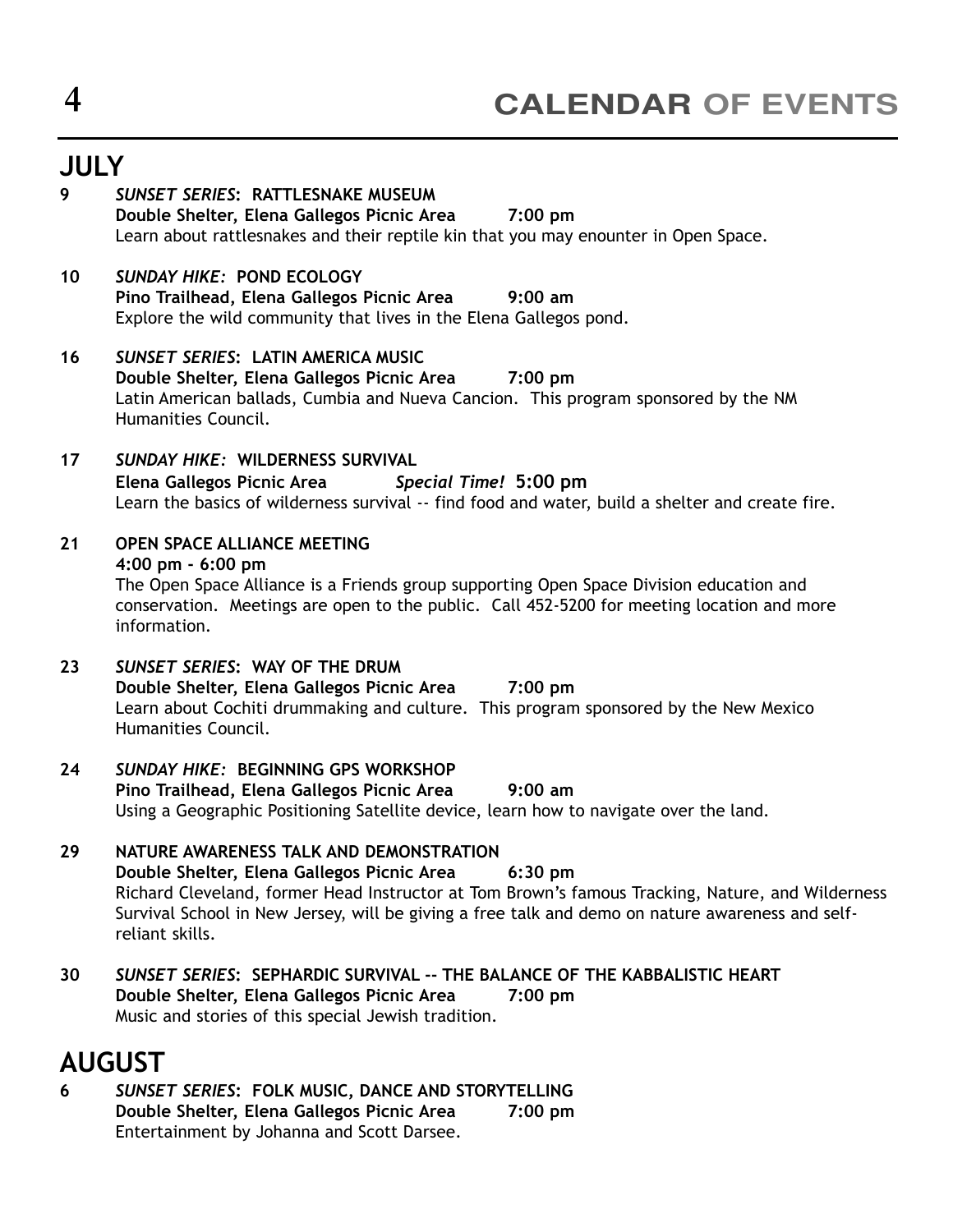# AUGUST

#### 13 SUNSET SERIES: WORLDWIND QUINTET Double Shelter, Elena Gallegos Picnic Area 7:00 pm Multi-cultural chamber music.

#### 18 OPEN SPACE ALLIANCE MEETING 4:00 pm

The Open Space Alliance is a volunteer Friends group supporting Open Space Division education and conservation. Meetings are open to the public. Call 452-5200 for meeting location and more information.

- 19 OPEN SPACE VOLUNTEER APPRECIATION BARBECUE Kiwanis Reservation Area, Elena Gallegos Picnic Area 5 pm - 8 pm Volunteers are a huge reason Open Space is able to maintain safe and quality trails, lands and facilities. Open Space staff say thank you with food and awards. Family and friends welcome!
- 20 SUNSET SERIES: MICAEOUS POTTERY DEMONSTRATION AND FIRING Double Shelter, Elena Gallegos Picnic Area 7:00 pm Archaeologist, Dr. Kurt Anschuetz, will demonstrate the special art of this kind of pottery making.
- 21 SUNDAY HIKE: NATURE JOURNALING FOR KIDS Pino Trailhead, Elena Gallegos Picnic Area 9:00 am Kids learn how to capture and take home the world around them while leaving it exactly where they found it.
- 27 SUNSET SERIES: CHRIS NOLAN -- GUITARIST, VOCALIST AND SONGWRITER Double Shelter, Elena Gallegos Picnic Area 7:00 pm Original songs by this local artist.

## SEPTEMBER

#### 4 SUNDAY HIKE: MAP AND COMPASS FOR FAMILIES Pino Trailhead, Elena Gallegos Picnic Area 9:00 am This is a fun activity that will assure that everyone in the family will be able to navigate over the land.

#### EARTHSKILLS WORKSHOP

#### July 30, 31 and August 5, 6, 7

Richard Cleveland owns Earth School in North Carolina. Following the July 29<sup>th</sup> free talk and demo, Richard will be teaching a two-weekend workshop in Albuquerque on basic wilderness survival skills, such as emergency shelters, fire by friction, safe water collection, animal tracking, cordage making, stone tools, and identification and use of wild edible plants. This program is for all outdoor enthusiasts who wish to be more comfortable, secure and aware in the great outdoors. Richard will also be teaching one advanced skills day on August 1<sup>st</sup>, separate from the basic workshop. For more information or to register call Richard toll free at 866-504-3199 or e-mail him at info@lovetheearth.com.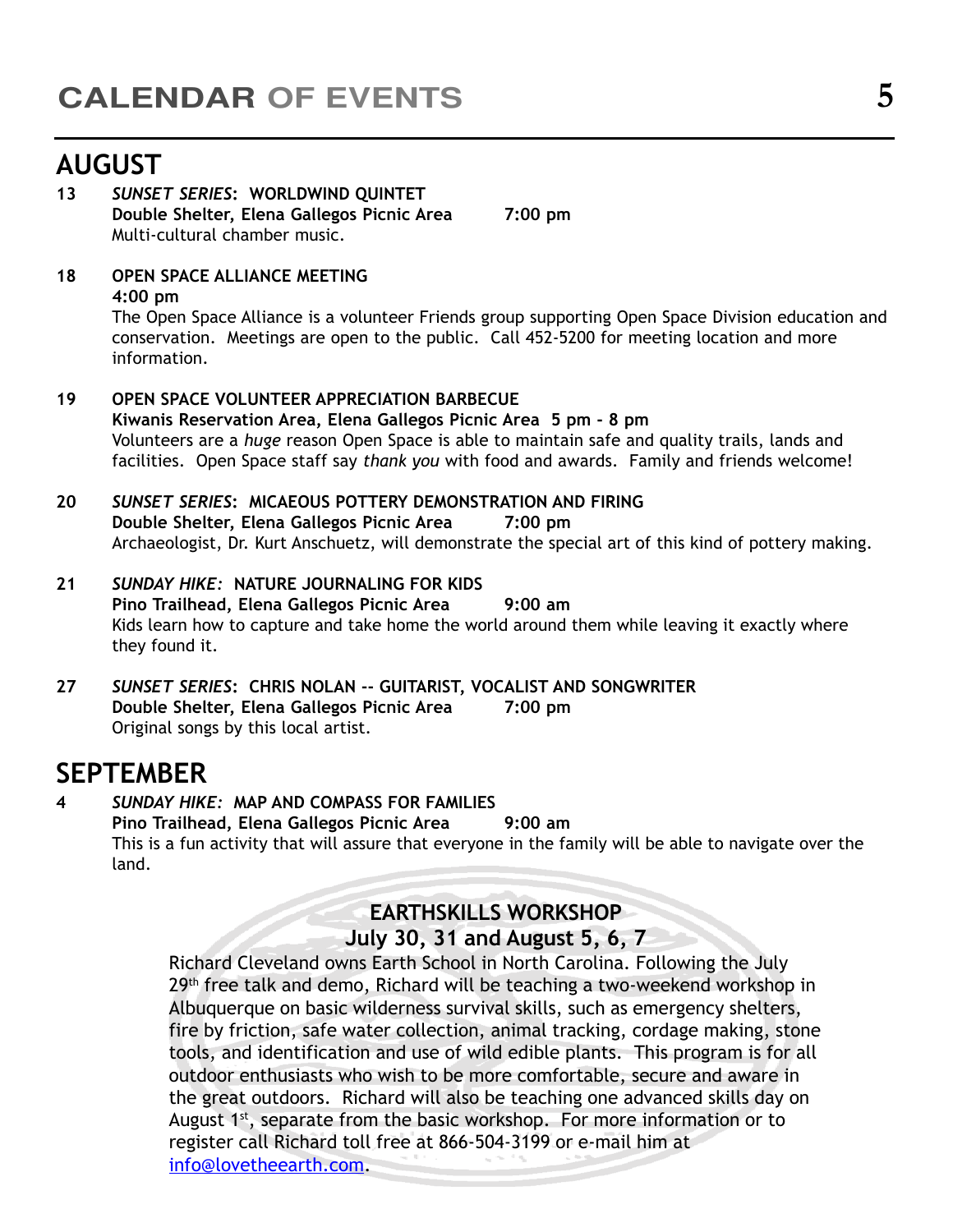

This year's roadrunner-theme maze covers several acres. Miles of paths are cut through rows of corn and millet that will serve as wildlife feed after the maze has ended. The journey through the maze can take between 45 minutes to one hour.

Admission to the Maze is \$6.00 for adults and \$3.00 for children 5-12 years old. Proceeds benefit Rio Grande Community Farms, the non-profit organization jointly managing the farm with the Open Space Division.

If you would like to volunteer for the Maze or would like more information, contact Jenny Gamble at jennygamble@hotmail.com or call 345- 4580.

# CALL FOR VOLUNTEERS!

#### FIELD CHECKLISTS

Open Space is now creating checklists for various Open Space lands. These checklists will be available to the public as brochures. Visitors can use them to learn more about what and whom they might find within a particular Open Space environmental habitat. We are looking for volunteers who would be willing and able to research and verify in the field mammals, birds, reptiles, amphibians, plants, trees, geology, and the overall habitat of a particular area.

#### **ELENA BIRD HOUSE "ADOPTION"**

The bird houses at Elena Gallegos need some TLC. Adoption of these houses would involve mapping where the houses are located (we can school you on our GPS units), cleaning and maintaining all the houses, and monitoring bird usage.

#### VISITOR USE SURVEY

The National Park Service is currently gathering information for a Visitor Use Plan. Help is needed to ask visitors a series of short questions regarding their use of City managed lands in Petroglyph National Monument.

If any of these projects strike your fancy, please contact Jodi Hedderig at jhedderig@cabq.gov or call 452-5210.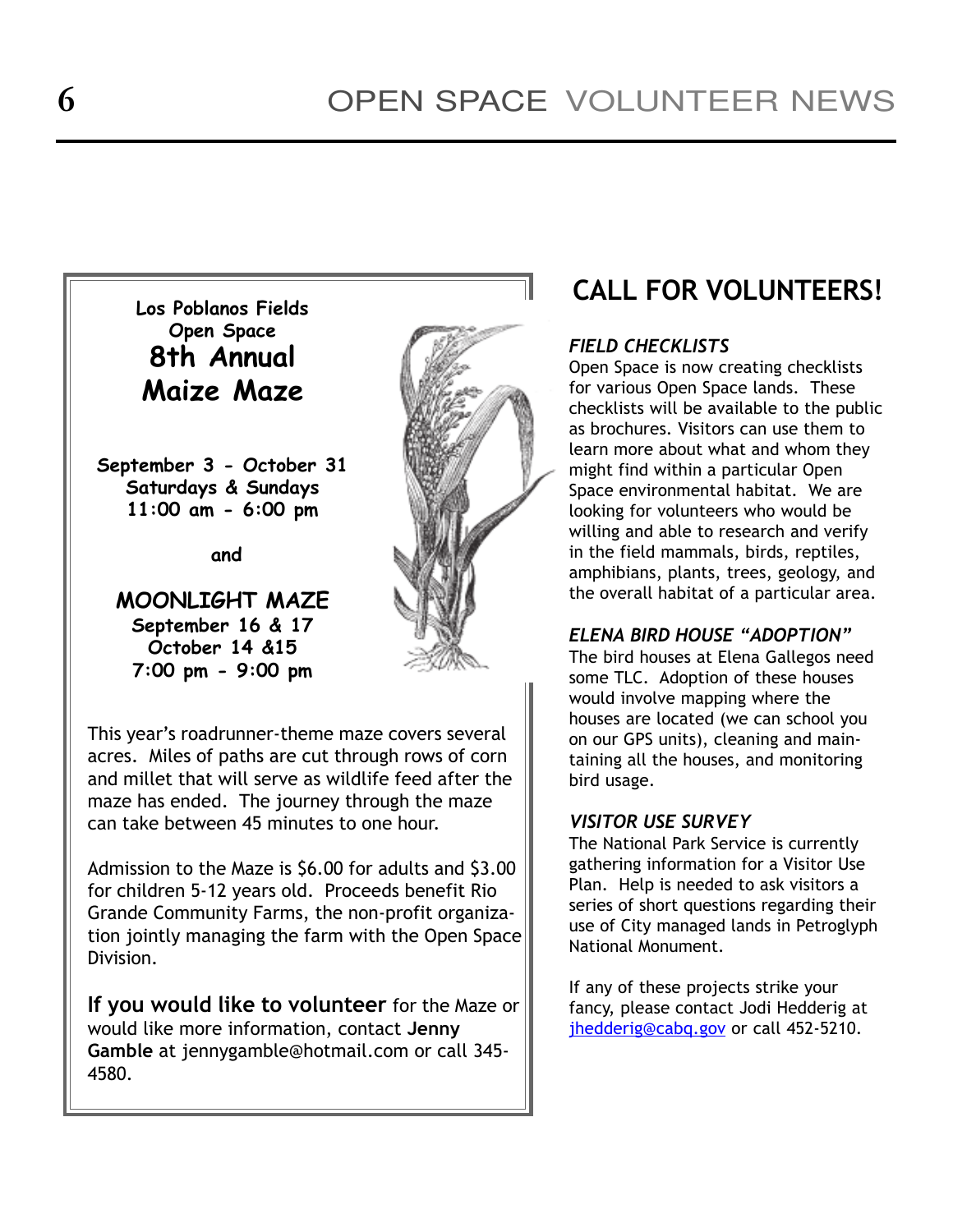#### Open Space Visitor Center UPDATE!

The Open Space Visitor Center has broken ground! We are pleased to inform you that the demolition phase of construction is complete(!) and new construction and remodel will begin soon. Our vision of designing an Open Space facility that will serve the community as an educational hub is becoming a reality right before our eyes. Please look forward to our website which will soon have photos of construction and remodel in progress. www.cabq.gov/openspace



looking down the hall into the big meeting room

#### - -- --- -- --- -- ------ -- --- -- --- -- --- -- ------- - - - -- - - - -- - - - -- - - - -

# **Get involved in the Open Space Alliance today and contribute to the future of YOUR Open Space!**

Your generous contribution to the Open Space Alliance supports OSA's mission of enhancing our quality of life through: heightening public awareness of Open Space lands; building and strengthening partnerships with groups who share Open Space values; promoting conservation, acquisition, and stewardship of Open Space lands; strengthening volunteerism and community outreach programs; providing financial support.

For information about our current activities, contact Steve Hamp, OSA Board President, at shamp7@comcast.net, or 247-2523.

**To join**, please fill out the information and return the form with your check or money order.

| NAME:                                             |                                                                      | DATE:                                                     |
|---------------------------------------------------|----------------------------------------------------------------------|-----------------------------------------------------------|
| ADDRESS:                                          |                                                                      |                                                           |
|                                                   | STATE:                                                               | ZIP CODE:                                                 |
|                                                   | E-MAIL:                                                              |                                                           |
| <b>NEW MEMBER</b><br>( )<br><b>RENEWAL</b><br>( ) | \$10 STUDENT (18 & UNDER) / SENIOR<br>\$20 INDIVIDUAL<br>\$30 FAMILY | \$250 SUSTAINING<br>\$500 CORPORATE<br>\$1000 LIFE MEMBER |
|                                                   |                                                                      |                                                           |

**MAKE CHECKS PAYABLE TO: Open Space Alliance, P.O. Box 91265, Albuquerque, NM 87199**